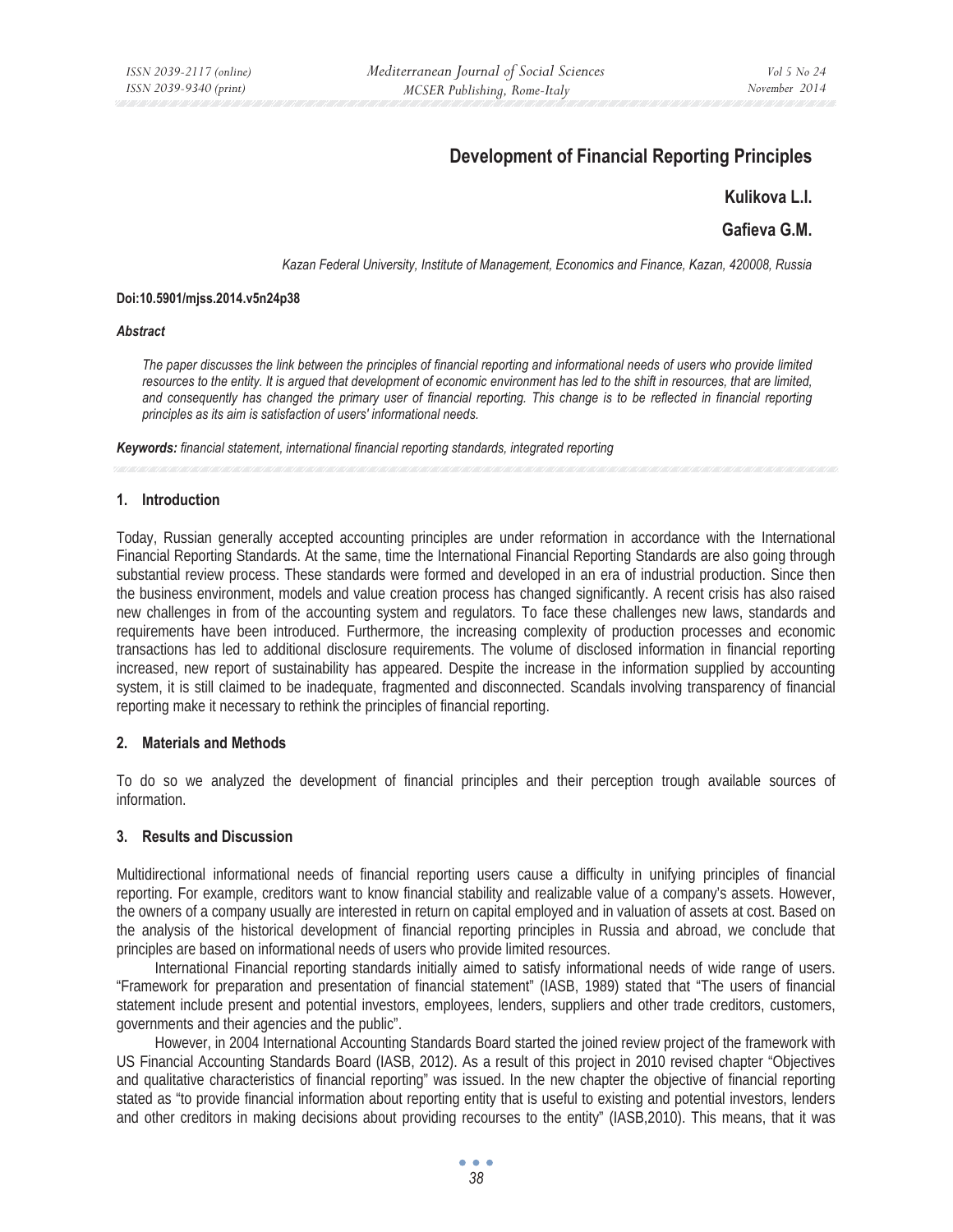recognized on the international level, that financial statement primary serves providers of capital. It should be noted that this approach came from US, where financial markets historically were more developed. Even so, that not for all countries' financial markets are the main capital provider, they have to accept this approach if they accept International Financial Reporting Standards.

Change in the primary users of the financial reporting triggered the change in financial reporting principles. First of all it changed the qualitative characteristics of financial statement.

Initially International Financial Reporting Standards followed four basic qualitative characteristics: understandability, relevance, comparability and reliability, - where reliability described through faithful representation, substance over form, neutrality, completeness and prudence. The last one – prudence – was eliminated from revised in 2010 Framework. It was argued that prudence principle conflicts with neutrality and may lead to understatement of income and overstatement of expenses (IASB, 2013). However, prudence principle was cornerstone of European and Russian accounting system. It defined measurement methods for assets and liabilities. All analysis and interpretations of financial reporting were based on assumption of prudence. Therefore, its elimination will change not only accounting treatment for elements of financial reporting, but the whole decision making process based on that information.

For a long time, the financial capital was the most critical recourse. However, current business conditions indicate the increasing role of human, social and natural capitals. This raises the need to reflect their contribution to the financial performance of the company. The absence of this information leads to bias and it does not allow making economic decisions based on comprehensive analysis. The International Financial Reporting Standards contain the tools to reflect, for example, environmental policy with the help of provisions. The contribution of each type of capital in the company's value and the financial results of its operations, both in the short and long term, also must be reflected in the report. Therefore, a mechanism should be found to assess human, social and natural capitals. As well as the format of financial reporting should be created, that allows disclosing this information.

The new integrated reporting format (IIRC, 2010) is intended to develop guidelines that address these challenges. An Integrated Report aims to display a company's stewardship not only of financial capital, but also of the other capitals, their interdependence and how they contribute to the value of the company. It also focuses on an ability to create and sustain value in the future, not on past financial performance and financial risk. Today's reporting is often said to be too compliance orientated, reducing the scope for organizations to exercise an appropriate amount of judgment. While a certain level of compliance orientation is necessary to ensure consistency and enable comparison, Integrated Reporting offers a principles-based approach that drives greater focus on factors that are material to particular sectors and organizations. It permits an organization to disclose its unique situation in clear and understandable language. However, the large number of estimates and forecasts leads to the subjectivity of accounting data and the complexity of their inspection. In our opinion, the reported data should be cleaned as much as possible from subjective estimation and allow its users to interpret it according to their interests.

### **4. Conclusion**

It should be noted that in Russia, the scarcest resource continues to be the financial capital and the main purpose of the transition to international standards is access to international financial markets. The contribution of other types of capital in the creation and stability of the value of the company on a regular basis is not tracked. The new format of financial reporting will help Russian companies to realize importance of all types of capital employed and assess their contribution to the company's value. Considering sufficient amount of natural and human recourses in Russia, an integrated reporting model may increase investment appeal of the country.

Financial reporting is crucial element of business transactions. Making an investment decision always involves transaction cost. Globalization, complexity of business and financial structures constantly increase them. However, transparent financial reporting could sufficiently reduce them. At the same time disclosing all relevant information will allow companies to get fair market value of their shares. That will bring stability to financial markets, the importance of which was clearly showed in the last financial crises.

#### **References**

Ahern Jh, Kulikova I, Gafieva G., 2014. Falsification of financial results by American companies. International accounting. 16 (58-62). IASB chairman defends stance on prudence http://www.corporategovernancereport.com/regulations/iasb-chairman-defends-stance-on-

prudence/#more-153. (Accessed on 10 June 2014).

The International Accounting Standards Board, 1989. Framework for preparation and presentation of financial statement.